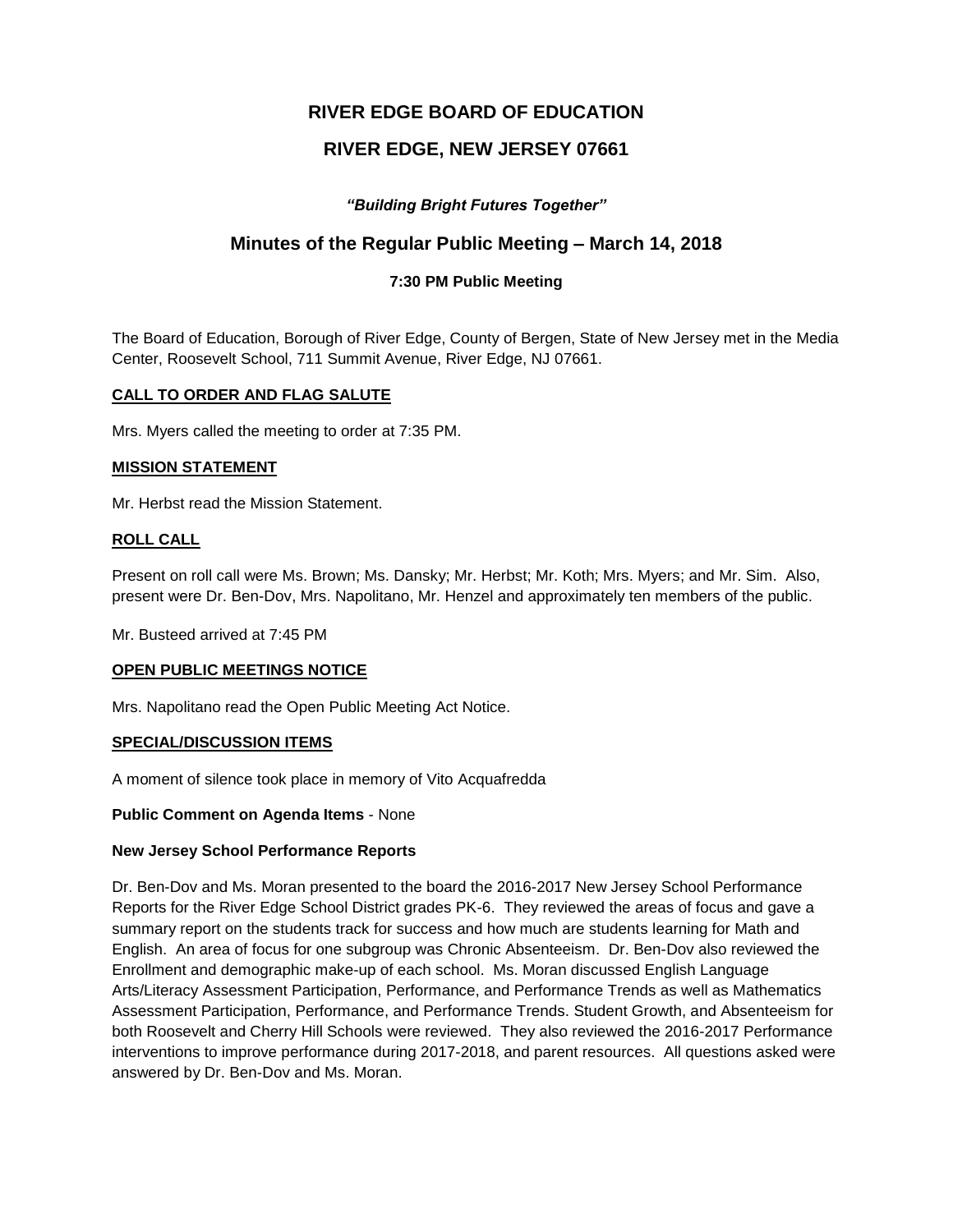### **SUPERINTENDENT**

Dr. Ben-Dov reported on the following:

- Dr. Ben-Dov thanked Mr. Stevens and all the custodians for the major cleanup with the snow for the last few weeks. She was thrilled the district was able to have a regular day on March  $13<sup>th</sup>$  since it was a 12:45 dismissal for the students and half a Professional Day for the teachers.
- Dr. Ben-Dov thanked and complimented Ms. Moran for organizing our Professional Development Day that took place on March 13<sup>th</sup>. It was a great Professional Development Day using internal expertise. Sessions were conducted by our teachers and administrators. Some of the areas included: mindfulness, flexible seating, STEAM, math, reading, science, mental health, and technology.
- There was a meeting with the Police and staff regarding safety on March  $5^{th}$ . Staff members were able to submit questions prior to the meeting. Dr. Ben-Dov stated that at every administrative meeting there is a security component. She stated that the money for security upgrades can come from three sources: capital reserve for the 2018/2019 school year, allocated money from capital reserve from the 2017/2018 school year that is repurposed, and the governor's budget.
- Dr. Ben-Dov has been approached by many people regarding elections in our buildings. People are concerned about so many strangers walking through our buildings when students are there. She said that over the years we have tried to move the elections out of the schools. She believes we should try again with the Mayor and Council to move the elections out of our school buildings and into a different town facility.
- There will be a meeting for parents, organized by Mrs. Chinigo, with an organization called Moms Demand Action. The meeting will be with River Edge, Oradell, and River Dell parents. The meeting will be held in the River Dell High School. The date is being finalized.
- The River Edge Educational Foundation (REEF) has tried to stay active for as long as possible. They have benefited our students over the years by providing equipment that was needed and stipends for the teachers. However, Dr. Ben-Dov was informed that they do not have enough active members to sustain the organization and it will dissolve at the end of the school year. She asked the board members if they had any ideas to keep REEF alive.
- **Parent Teacher Conferences will be held on Thursday, March 22<sup>nd</sup>. This change has** been made to the revised calendar. Dr. Ben-Dov is hoping for one more change to the calendar which is to give back one snow day at the end of the year.
- There was an HIB Incident to report. It involved three Roosevelt School sixth grade students having conflicts with each other. It was investigated and found not to be HIB related. Consequences were given in accordance with the River Edge Code of Conduct.
- Governor Murphy's address was well received. We expect to know state aid within the next 48 hours. He stated that 94% of schools will see an increase in state aid. He also stated within the next four years he will restore the funding formula for school districts to its entirety.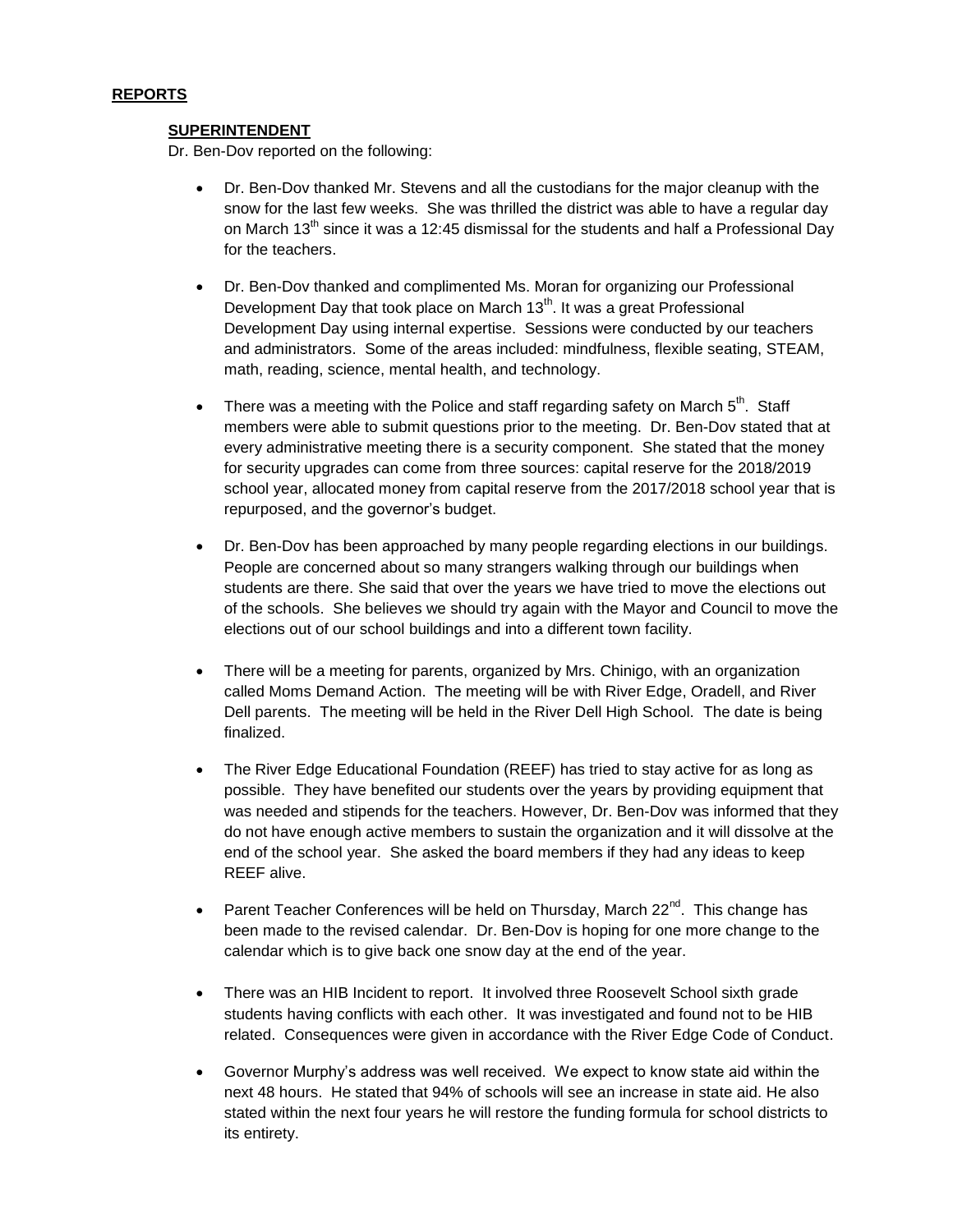There will be a Teacher of the Year selection committee meeting on Wednesday, March 21 $\mathrm{^{st}}$ , an initial Q-SAC meeting on Tuesday, March  $27\mathrm{^{th}}$  and board committee meetings Wednesday, March 28<sup>th</sup>.

## **PRINCIPAL**

Mr. Henzel reported on the following:

- Mr. Henzel congratulated Scott Moody and his wife on the birth of their baby girl
- Mr. Henzel thanked Mr. Sim for going to Roosevelt School today to speak to the sixth grade students about the upcoming Student Board Meeting
- The Roosevelt School Student Council had their Valentine's Day Dance. The money raised at this dance went to a River Edge family who recently lost their home when a tree destroyed their house.
- This Friday, the fourth grade and Ms. Fox, will hold their first annual Native American Exhibit. Students researched, prepared artifacts, wrote paragraphs, and created slideshows to go along with their specific tribe.
- Tomorrow morning will be our second "Roosevelt Family Meeting." We will recognize about 15 students who put others before themselves. The students will receive a Roosevelt pride pin and certificate.

## **BOARD SECRETARY**

Mrs. Napolitano reported on the following:

- Mrs. Napolitano reminded the board members that the Ethics and Financial Disclosure forms are due to the county before April 30<sup>th</sup>.
- Mrs. Napolitano went over the amount we have in our banked cap. We have \$249,150 in the 2015-2016 school year and \$5,425 in the 2016-2017 school year. Our total in our banked cap is \$254,575.
- There is no enrollment adjustment this year but there is a healthcare adjustment available. The amount is \$282,971. These funds can be used in all or part.
- There will be a budget presentation and adaptation of the budget at the March  $21<sup>st</sup>$  board meeting

## **PRESIDENT**

Mrs. Myers reported on the following:

• The Sixth Grade Board of Education Meeting will be held at the April  $25<sup>th</sup>$  meeting

## **COMMITTEES**

No committees reported at this meeting

### **MOTIONS TO BE ACTED UPON A**. **ADMINISTRATION/POLICY**

**1**. That the Board of Education approve the Minutes of February 27, 2018.

Motion by Ms. Dansky Seconded by Ms. Brown

Ayes: Ms. Brown, Ms. Dansky, Mr. Herbst, Mr. Koth, Mr. Sim Nays: None, Abstained: Mr. Busteed, Mrs. Myers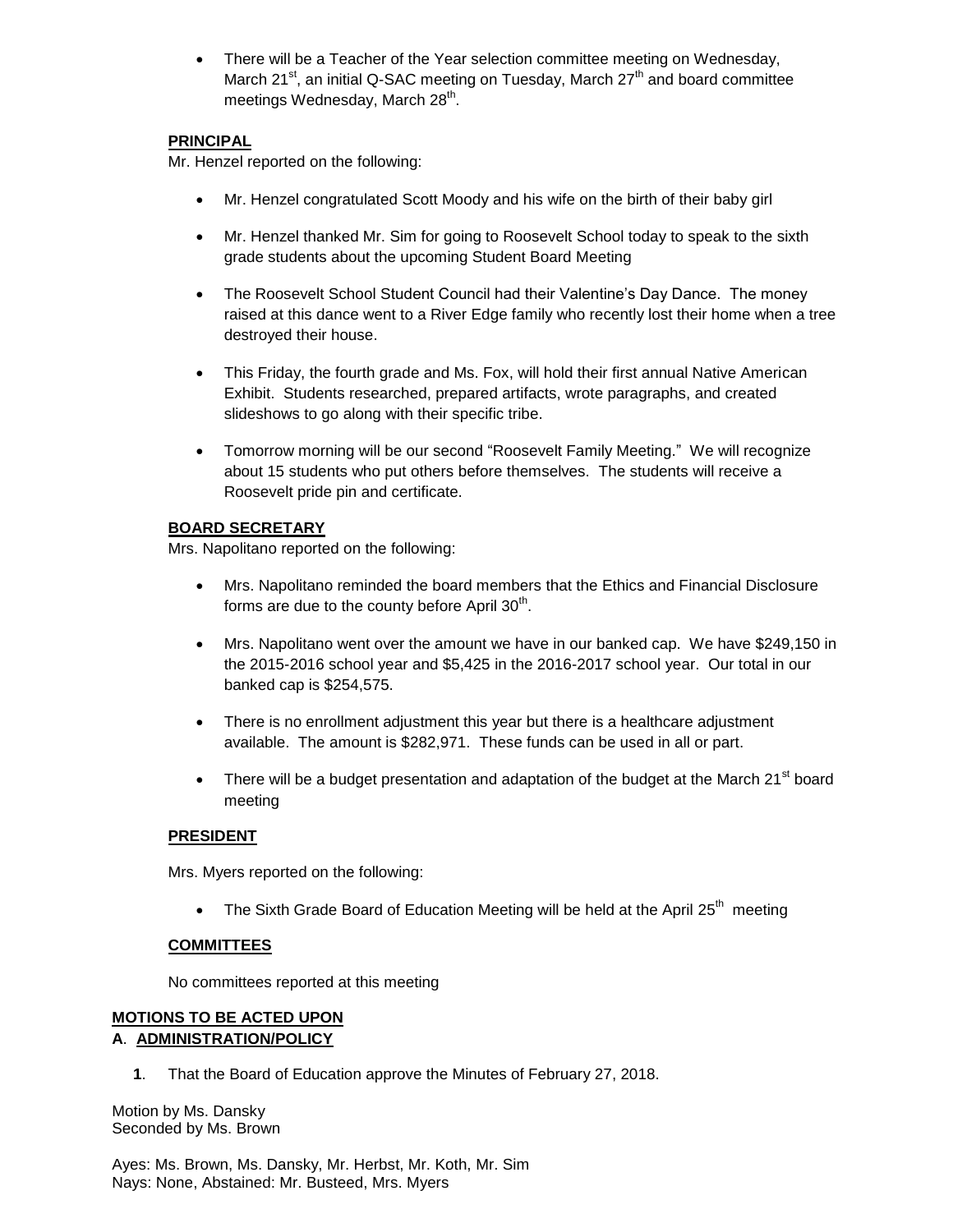- **2**. That the Board of Education approve the staff development and travel as per the schedules for March 2018 including relevant mileage reimbursement. (Addendum)
- **3**. That the Board of Education approve the completion of the following emergency drills:

| School             | <b>Dates</b>                                               |
|--------------------|------------------------------------------------------------|
| Cherry Hill School | February 21, 2018 Fire Drill<br>February 28, 2018 Lockdown |
| Roosevelt School   | February 17, 2018 Lockdown<br>February 21, 2018 Fire Drill |

Motion by Ms. Brown Seconded by Mr. Koth

Ayes: Ms. Brown, Mr. Busteed, Ms. Dansky, Mr. Herbst, Mr. Koth, Mr. Sim, Mrs. Myers Nays: None

**4**. That the Board of Education affirm the HIB report previously reported at the February 27, 2018 board meeting.

Motion by Mr. Koth Seconded by Mr. Herbst

Ayes: Ms. Brown, Ms. Dansky, Mr. Herbst, Mr. Koth, Mr. Sim Nays: None, Abstained: Mr. Busteed, Mrs. Myers

**5**. That the Board of Education approve the Revised River Edge Elementary School Calendar for the 2017-2018 school year. (Addendum)

Motion by Mr. Herbst Seconded by Mr. Sim

Ayes: Ms. Brown, Mr. Busteed, Ms. Dansky, Mr. Herbst, Mr. Koth, Mr. Sim, Mrs. Myers Nays: None

## **B**. **CURRICULUM/EDUCATION** - None

## **C**. **BUILDINGS & GROUNDS**

**1**. **WHEREAS**, the River Edge Board of Education (hereinafter referred to as the "Board") advertised for bids for the Partial Roof Replacement Project at Roosevelt Elementary School (hereinafter referred to as the "Project"); and

**WHEREAS**, on February 23, 2018, the Board received 5 bids for the Project; and

**WHEREAS**, Galia Construction, Inc. (hereinafter referred to as "Galia") submitted a base bid in the amount of \$150,000, together with Alternate No. 1 in the amount of \$37,000, and Alternative No. 2 in the amount of \$165,000, for a total sum of \$352,000; and

**WHEREAS**, the bid submitted by Galia is responsive in all material respects and it is the Board's desire to award the contract for the Project to Galia.

## **NOW, THEREFORE, BE IT RESOLVED AS FOLLOWS:**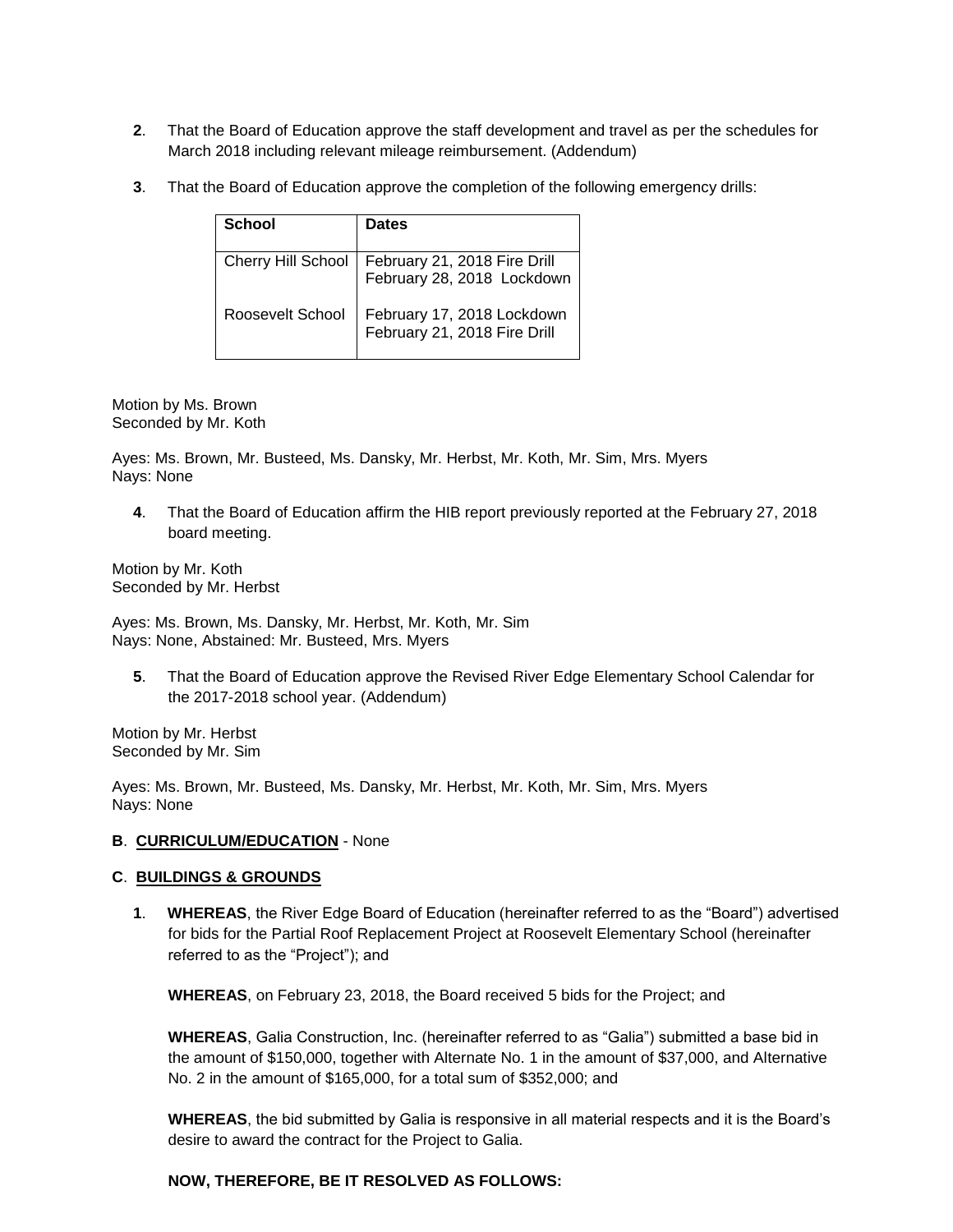- **A**. The Board hereby awards the contract for the Project to Galia in a total contract amount of \$352,000.
- **B**. This award is expressly conditioned upon the contractor furnishing the requisite insurance certificate and labor and materials/performance bond as required in the project specifications, together with an AA201-Project Manning Report, an executed A-101-Standard Form of Agreement Between Owner and Contractor, A-201-General Conditions of the Contract for Construction, as prepared by the Board Attorney, within ten (10) days of the date hereof.

**BE IT FURTHER RESOLVED** that the Board Attorney is hereby directed to draft the agreement with the successful bidder consistent with this Resolution and with the terms contained in the bid documents approved by the Board for the Project. The Board President and the Board Secretary are hereby authorized to execute such agreement and any other documents necessary to effectuate the terms of this Resolution.

Motion by Mr. Sim Seconded by Mr. Busteed

Ayes: Ms. Brown, Mr. Busteed, Ms. Dansky, Mr. Herbst, Mr. Koth, Mr. Sim, Mrs. Myers Nays: None

## **D**. **FINANCE/GRANTS/GIFTS**

**1**. That the River Edge Board of Education approve the Secretary's and Treasurer's Reports for the period ending January 31, 2018.

Further, we certify that as of January 31, 2018 after review of the secretary's monthly financial report (appropriations section) and upon consultation with the appropriate district officials, to the best of our knowledge no major account or fund has been overexpended in violation of N.J.A.C. 6A:23-2.11 and that sufficient funds are available to meet the district's financial obligation for the remainder of the fiscal year. (Addendum)

- **2**. That the Board of Education approve the Budget Transfers for the school year 2017-2018 as of January 31, 2018. (Addendum)
- **3**. That the Board of Education accept the \$140.00 donation from Jennifer Wong-Hernandez for general use at Roosevelt School (Addendum).

Motion by Mr. Busteed Seconded by Ms. Dansky

Ayes: Ms. Brown, Mr. Busteed, Ms. Dansky, Mr. Herbst, Mr. Koth, Mr. Sim, Mrs. Myers Nays: None

## **E**. **PERSONNEL**

**1**. That the Board of Education accept, with regret, the retirement of Rosanne Graye, Kindergarten Teacher, effective July 1, 2018.

Motion by Ms. Dansky Seconded by Ms. Brown

Ayes: Ms. Brown, Mr. Busteed, Ms. Dansky, Mr. Herbst, Mr. Koth, Mr. Sim, Mrs. Myers Nays: None

## **F**. **RIVER EDGE SPECIAL EDUCATION** – None